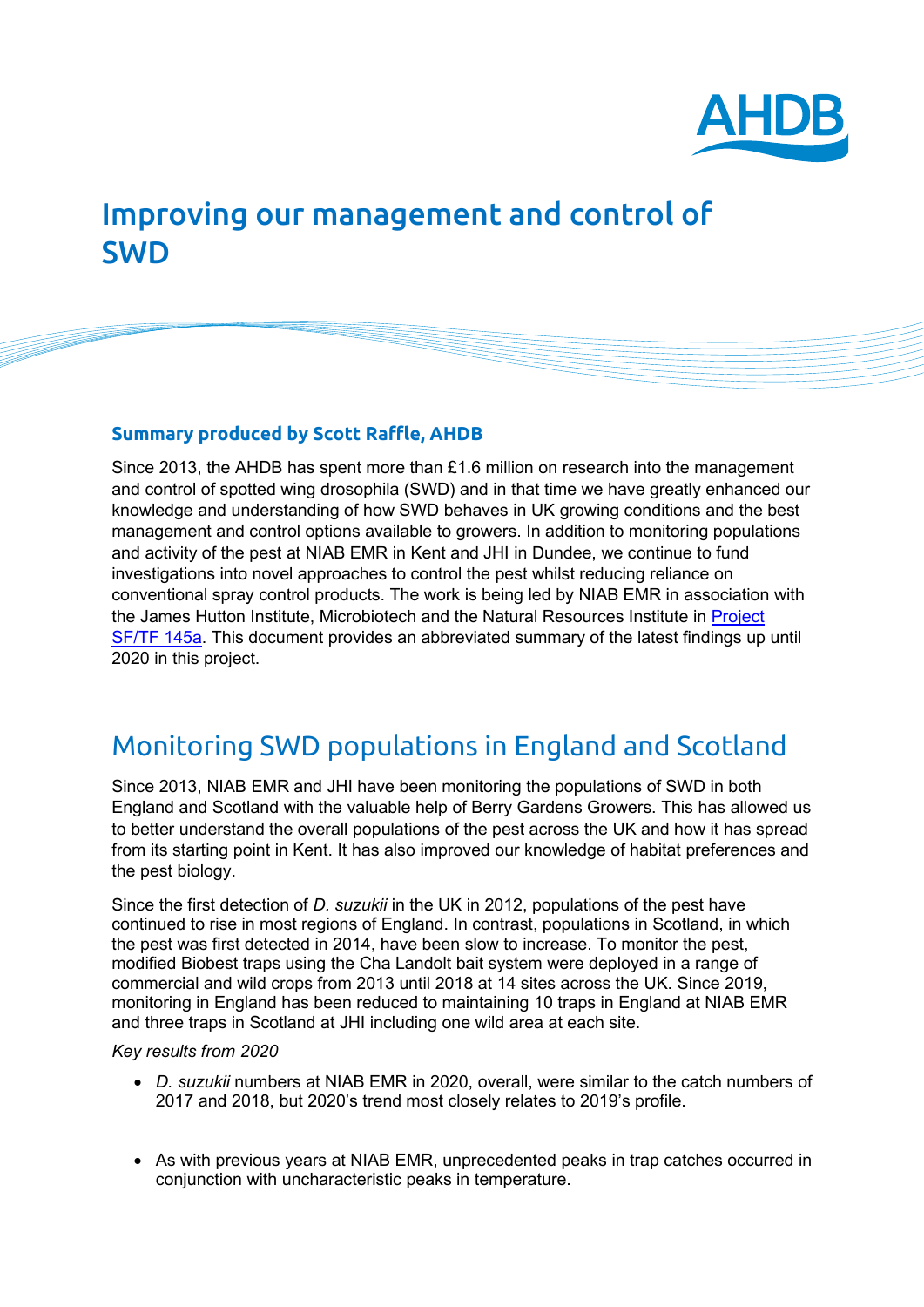- In Scotland, 2020 total trap catches for the year were lower than 2019.
- Predictive models developed at JHI using monitoring trap catches, have been successful in predicting key SWD events including first spring female peak, with 93.3% accuracy.

# Developing a push/pull system using repellents and 'attract and kill' strategies

The aim of this work is to combine the use of repellents and attractants, so that the pest can be pushed away from the crop using a repellent and attracted into a trap containing a fatal component.

### *Identifying repellents*

CTP student Christina Conroy has been experimenting with synthetic repellents and attractants. From electrophysiological studies, bioassays and field experiments, three compounds were shown to be repellent to *D. suzukii*. These were taken forward into field trials to test their efficacy in preventing egg laying on strawberries. The three candidate repellents were formulated in polyethylene sachets. In trials on strawberries in experimental polytunnels, two repellents significantly reduced egg-laying by *D. suzukii* at distances over 6 metres. These need to be taken forward into larger-scale field trials.

### *Identifying attractants*

Yeasts are known to attract SWD adults, so in [Project CP 171,](https://ahdb.org.uk/cp-171-the-use-of-highly-attractive-yeast-strains-for-controlling-drosophila-suzukii-spotted-wing-drosophila) PhD student Rory Jones at the University of Lincoln has been collecting volatile compounds from yeast species associated with SWD and identifying them with the hope of developing new attractants.

#### *Reducing SWD populations over-winter*

SWD is known to over-winter in woodlands during late autumn/early-winter when there is reduced availability of commercial and wild fruit. A trial was established in 2019 to investigate whether the deployment of precision monitoring traps in wild habitats has the potential to reduce *D. suzukii* numbers and minimise the impact in crops in the early spring.

Key findings so far:

- In woodlands (and neighbouring crops) where trapping 'precision monitoring' has been applied to control the wild source of *D. suzukii,* fewer *D. suzukii* have been recorded compared to untreated (control) equivalents.
- Preliminary findings show traps positioned on the woodland perimeter caught significantly more male *D. suzukii* than within the main woodland.
- Summer habitat assessments show more *D. suzukii* were caught in traps surrounded by vegetation favoured by the pest.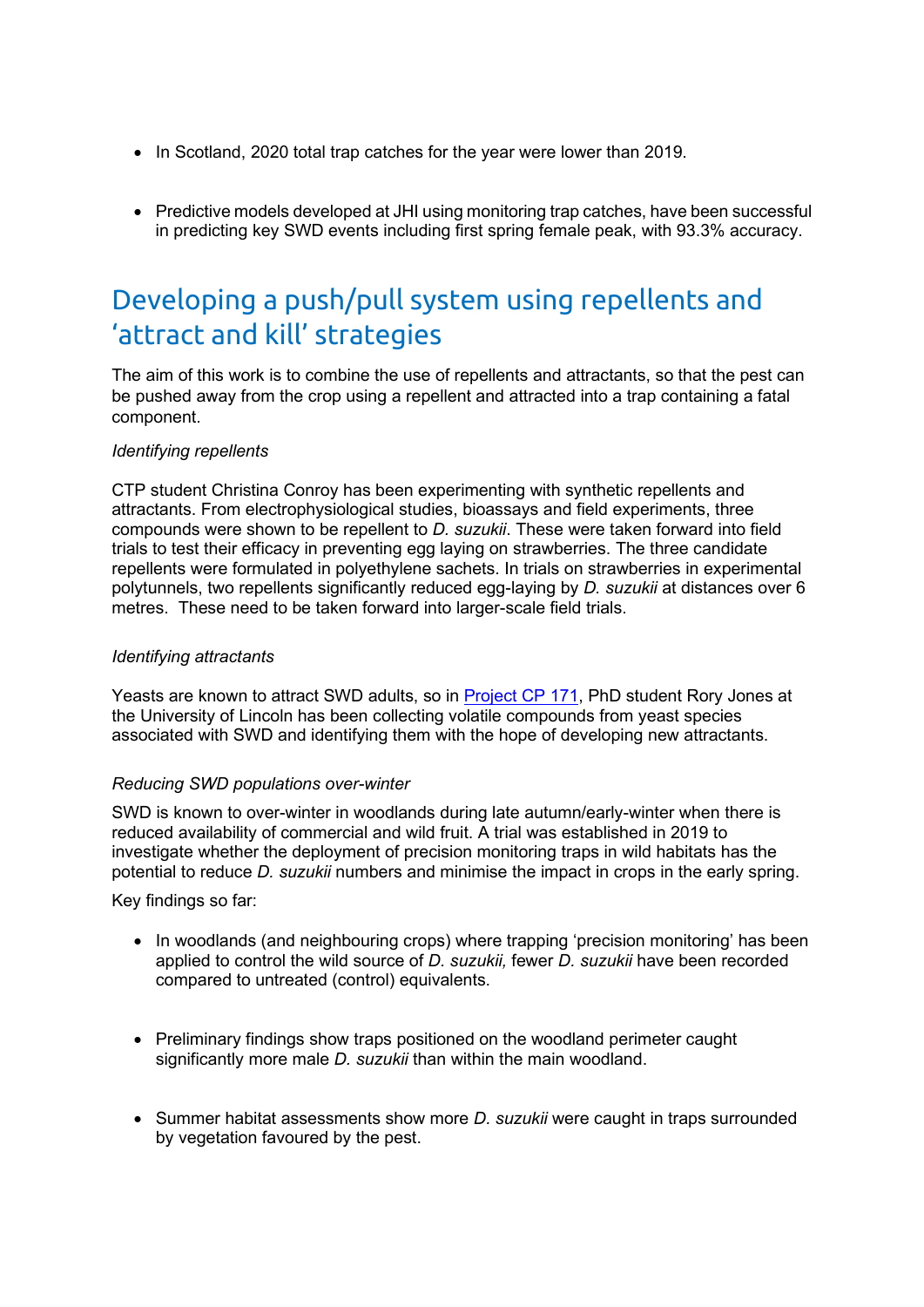This trial will continue into 2021, to see if long-term placement of these traps can suppress local *D. suzukii* populations over time.

# Developing and optimising bait sprays

Using bait sprays in combination with spray control products should help to attract SWD adults to feed on the spray product, improving the likelihood of control. When compared to a spray control product on its own, it offers the potential to gain the same level of control with a lower rate of product. In field trials on strawberry in 2019, we assessed two baits; a yeast (*Hanseniaspora uvarum*) and the commercially available Combi-protec, both combined with Benevia (cyantraniliprole), with a standard foliar application of Benevia. The baits were applied as a narrow band across the top of the strawberry plant canopy with a specialised nozzle providing course droplets.

- The baits gave comparable control to the foliar spray. The Combi-protec band spraying (half the rate of the foliar spray) was as good as foliar full rate application. Additionally, foliar applications of Benevia (full rate) were effective for two weeks after the last application.
- Similar trials were repeated in 2020 on raspberry, achieving a similar effect. Weekly alternating dilute applications of Tracer at 8 ml in 40L per ha and Exirel at 36 ml in 40L per ha, combined with Combi-protec or molasses baits, were as effective in controlling *D. suzukii* numbers as full field rates of the same products applied at 200 or 900 ml in 500L per ha (i.e. a reduction in product application of 96% with the same *D. suzukii* control effect).
- In the raspberry trials, the products, whether used at full rate or reduced rate with the bait, remained effective at controlling SWD for up to two weeks after application.
- The product costs when applied to raspberry with either molasses or Combi-protec were reduced by 21% and 17% respectively and the application time required for the reduced rate with bait spray was only 10% of that taken with for the full rate application, as the spray was confined to only the central canopy of the plants.
- Residues of spinosad and cvantraniliprole were at least x11 higher in fruit samples taken from plots sprayed with the full field rates of products than from plots sprayed with the dilute rates with baits.

This work will be repeated in 2021 on experimental cherry crops at NIAB EMR. AHDB staff are working with the scientists, manufacturers and CRD to consider how growers can make best use of these research results.

# Prolonging spray intervals in cherry

This work investigated whether we might prolong spray intervals beyond 7-10 days. The scientists compared the use of weekly versus fortnightly spray programmes to control SWD in protected cherry.

• Fortnightly sprays gave comparable efficacy to weekly sprays in cherry crops. The work was repeated for a second season and the results were similar.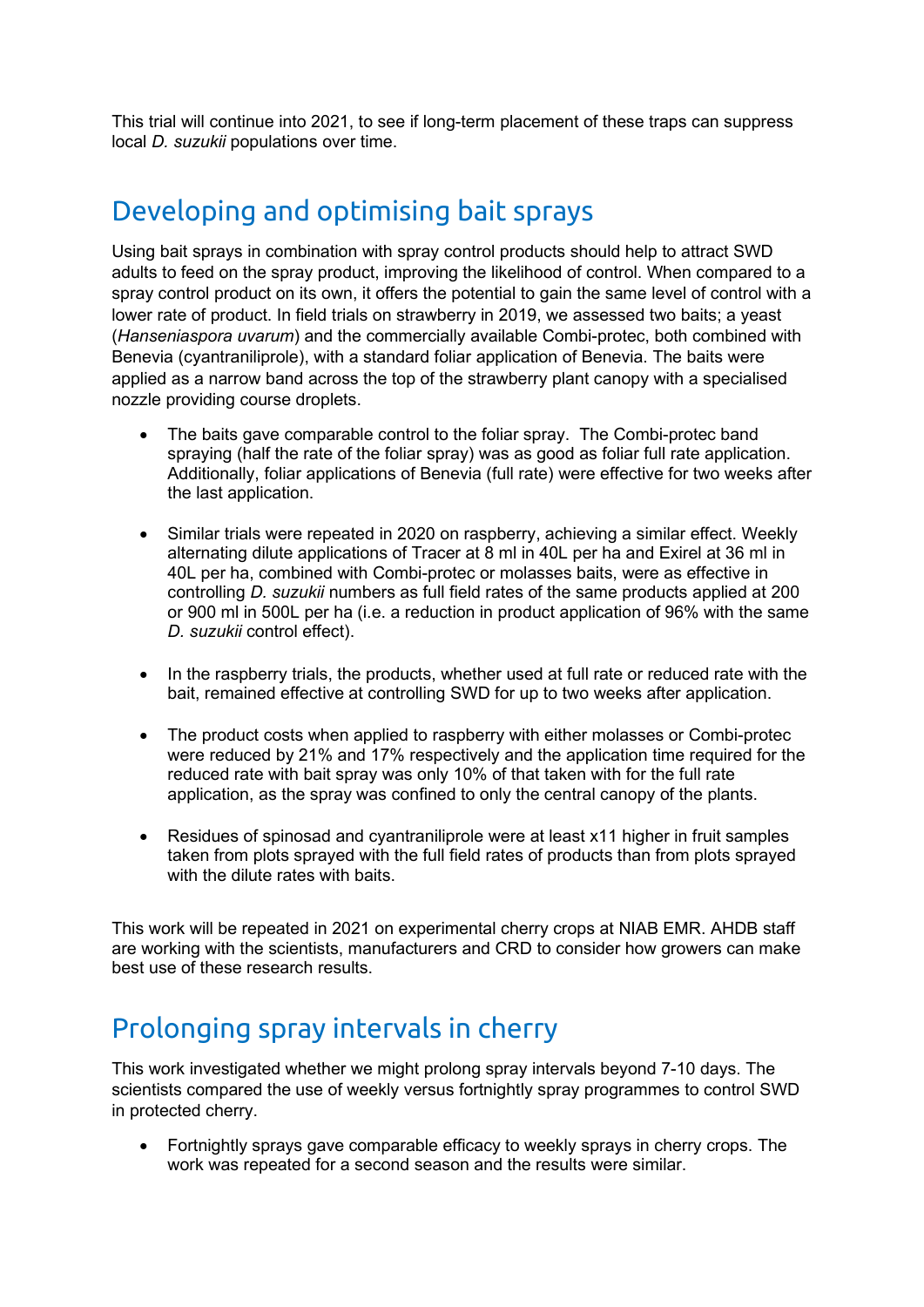• It was also noted that where mesh was employed to exclude SWD from the crop, there were fewer adult SWD in the crop.

## SWD parasitism in the UK

In associated work which has been part-funded by Berry Gardens and The Worshipful Company of Fruiterers, entomologists at NIAB EMR searched for insects that parasitise SWD. They have been trapping SWD from wild areas and identifying parasitoids emerging from SWD larvae and pupae.

Five species were identified, including two species of larval parasitoids (*Asobara tabida* and *Leptopilina heterotoma*) and three pupal parasitoids (*Spalangia erythromera*, *Pachycrepoideus vindemmiae* and *Trichopria prema*) all of which are generalist parasitoids of Drosophila. Their main period of activity occurred between June and October. Habitat surveys highlighted how landscape diversity could influence parasitoid presence. The pupal parasitoid *Trichopria drosophilae* which is commercially available in Europe for use in biological control, has not yet been identified in the UK, so cannot be released in UK crops.

### *Further survey work in Scotland and England*

In further work at the James Hutton Institute in 2019, parasitoids found were identified as the larval parasitoid *Asobara tabida*. Parasitoids were trapped in highest numbers in July-September in 2019. Further work in Scotland in 2020 identified the same parasitoid species in baited traps in numbers four-fold higher than in 2019.

Survey work done at NIAB EMR in 2020 used sentinel traps to determine the percentage parasitism occurring in the field. The most common species recorded was the pupal parasitoid *Spalangia erythromera,* with a mean parasitism rate of 1.1% (range 0 to 6%), which peaked in August. *S. erythromera* has been recorded in consistent numbers at the same two sites every survey year. It has also shown promise for *D. suzukii* biocontrol, being active from May to October and completing development to adulthood in lab cultures of *D. suzukii*. The survey also identified *Trichopria modesta* for the first time since surveys began in 2017, bringing the total number of native parasitoid species recorded in sentinel traps containing *D. suzukii* up to six*.*

#### *Waste fruit as a source of parasitoids*

It is possible that waste fruit collected at UK soft and stone fruit farms is a potential source of parasitoids which could be used for biological control of *Drosophila suzukii.* If managed effectively, waste fruit could be used to provide a source of parasitoids to control *D. suzukii*  without releasing *D. suzukii* into the crop. However, a pilot study using waste fruit collected from farms known to have *D. suzukii* parasitoids, demonstrated that it is unlikely to be a significant source of parasitoids, suggesting this approach is not worth investigating further.

### SWD tolerance to plant protection products

In 2018, an increased SWD tolerance to spinosad (Tracer) was detected in raspberries in California and this prompted NIAB EMR to conduct their own studies on the tolerance of both wild and laboratory reared strains of SWD to plant protection products (PPPs). In 2019, laboratory trials were established to identify a baseline level of susceptibility. There were varying levels of susceptibility to three PPPs tested between three wild populations; lambdacyhalothrin (Hallmark), cyantraniliprole (Exirel) and spinosad (Tracer). Although there was no